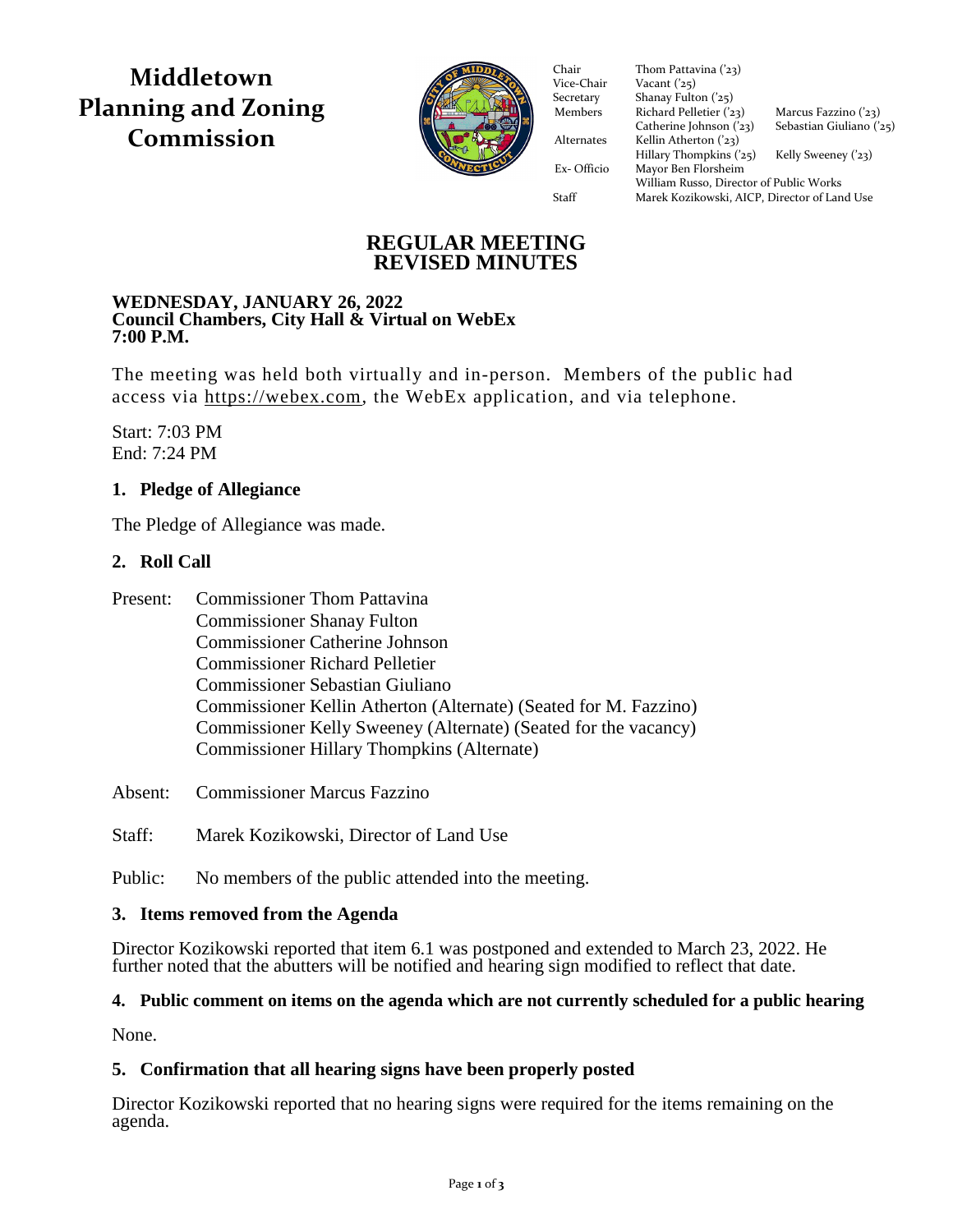### **6. Public Hearings**

**6.1. Continuation: Special exception for a new farm winery located at 519 Miner Street in the R-30 Zone/ Applicant Agent, Joseph Defrancesco, Fallsbrook Farm, LLC SE2021-12 (***Postponed and extended to March 23, 2022***)**

No discussion.

#### **7. Old Business**

None.

#### **8. New Business**

**8.1. Request for an affirmative GS 8-24 report for a lease of 1,000 SF to Peter Oberc**  Photography and Film at 180 Johnson Street. **Middletown/Land Use Dept. GS 8-24 2022-2**

Director Kozikowski presented the application consisting of a new tenant, Peter Oberc Photography and Film, occupying 1,000 SF in the building. The use is consistent with adoptive reuse efforts for this building. He further noted that he received an email from Joseph Samolis, Director of Economic and Community Development indicating that there is still sufficient amount of parking on site for the new tenant of the building.

Commissioner Fulton inquired about the parking for the tenant and Director Kozikowski noted that there is ample parking on site for the tenant.

Motion to grant an affirmative GS 8-24 report Moved by Pelletier, seconded by Giuliano Voting in favor: Pattavina, Fulton, Pelletier, Johnson, Giuliano, Atherton, Sweeney Passed 7-0

#### **8.2. Request for an affirmative GS 8-24 report for a lease of 1,200 SF to Edriveus, LLC at 180 Johnson Street. Applicant/agent City of Middletown/Land Use Dept. GS 8- 24 2022-3**

Director Kozikowski presented the application consisting of a new tenant Edriveus, LLC, occupying 1,200 SF in the building for the purpose of an office and sales of electric vehicle charging stations and a food preparation area for South American food.

Commissioners Fulton and Thompkins inquired about the food cooking portion of the use. Director Kozikowski noted that it is secondary to the main use of the space as an office and food preparation is consistent with other tenants in the building.

Motion to grant an affirmative GS 8-24 report Moved by Pelletier, seconded by Giuliano Voting in favor: Pattavina, Fulton, Pelletier, Johnson, Giuliano, Atherton, Sweeney Passed 7-0

#### **9. Public comment on topics which are not or have not been subject of a public hearing**

None.

**10. Minutes, Staff Reports, and Commission Affairs**